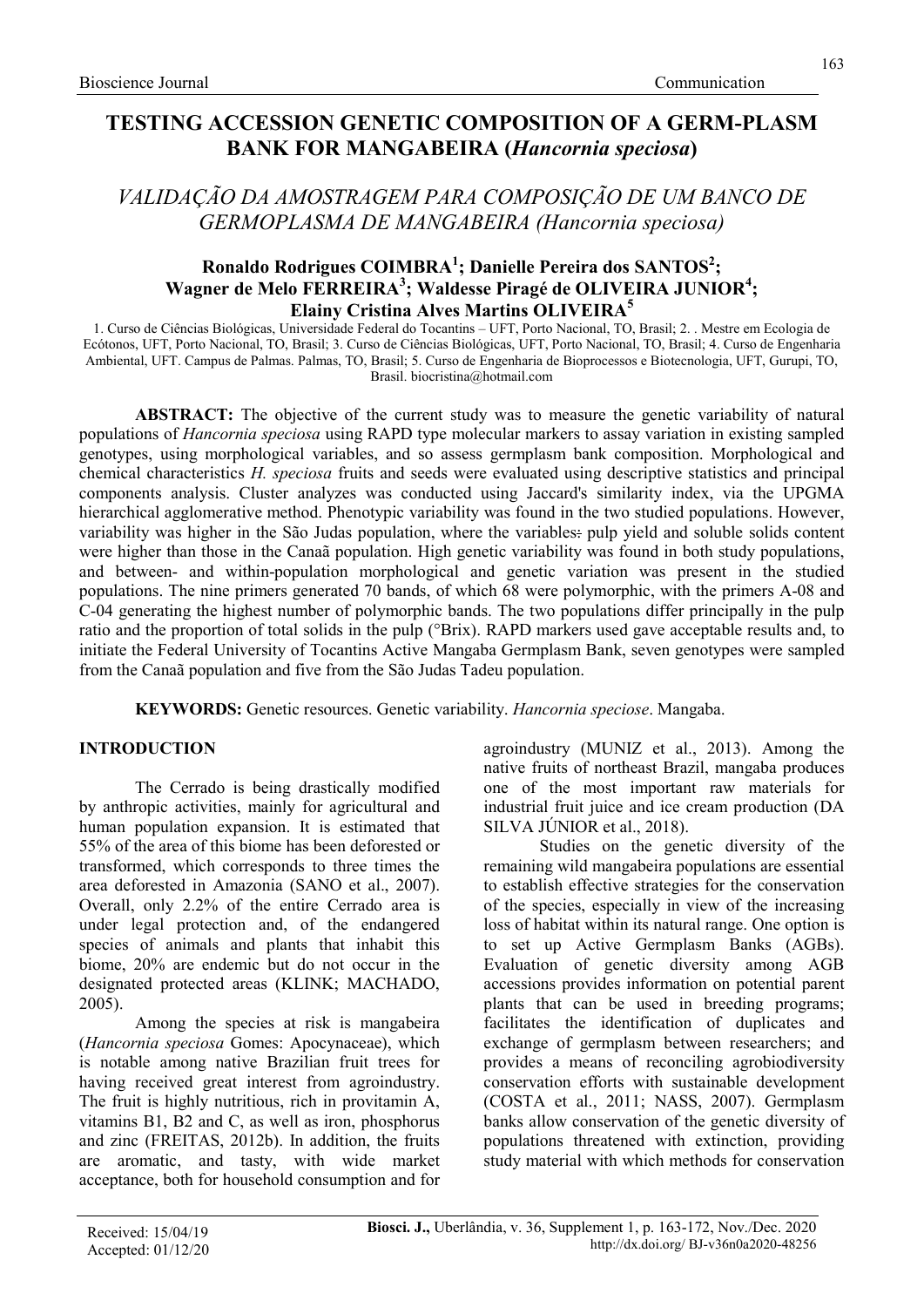of populations and endangered species can be investigated.

With the advent of modern molecular biology techniques, a variety of methods have emerged for detecting genetic polymorphism. Studies using molecular characterization allow the degree of polymorphism between and within populations to be inferred (COSTA et al., 2011). Molecular markers such as the Random Amplification of Polymorphic DNA (RAPD) technique are widely used for studies of genetic diversity (FERREIRA; GRATTAPAGLIA, 1998), due to the speed and simplicity with which results are obtained, capacity to cover the entire genome of the individual under study, and the ease of implementation and lower cost compared to other markers (SADDER; ATEYYEH, 2006).

However, information on genetic variability in natural populations of Hancornia speciosa Gomes in the Cerrado region is currently scarce. Therefore, the current study had the objective of quantifying the genetic variability of natural Hancornia speciosa populations of using RAPD type molecular markers to assay genotypes accessions, collected using morphological variables, for suitability for inclusion in a germplasm bank.

# **CONTENTS**

# Study area

The study was conducted in 2013, with two natural populations of H. speciosa, present in fragments of Cerrado with a typical appearance: (i) the Canaã population is located on a rural property approximately 10 km from the urban centre of the municipality of Porto Nacional, Tocantins State, Brazil, located on the margin of the TO 230 highway connecting Porto Nacional to Monte do Carmo (10°40'23,1"S and 48°20'54,3"W, altitude of 280 m), and (ii) the São Judas Tadeu population, located on the São Judas Tadeu rural property, some 24 km from Porto Nacional, Tocantins State, on the side of the TO 070 highway linking Porto Nacional and Brejinho de Nazaré (10°48'0,6"S and 48°25'37,3"W, altitude of 260 m).

The city of Porto Nacional lies at an altitude of 212 m, and the regional climate has two seasons, a dry season between May and September and a rainy season between October and April. Mean annual temperature is 26.1°C, and mean annual rainfall 1,667.9 mm (SOUZA; GOMES, 2012).

# Morphological characterization – background

Morphological data obtained by Freitas (2012a) and Freitas (2012b) were used for studies carried out in Cerrado fragments that were chosen because they had an appearance representatively typical of the regional version of this biome. Field studies were conducted from September to November in 2008 (Canaã Population) and 2011 (São Judas Tadeu Population). In the Canaã population, 55 genotypes, associated with plant and fruit variation were sampled, and from the São Judas Tadeu population 22 genotypes associated with such variation were sampled.

#### Obtaining morphological and genetic data to test samples for the Germplasm Bank

Ten genotypes from each population were georeferenced with a GPS, each plant was adult, with mature fruit, and located at least 20 (twenty) meters away from other genotypes.

At each study site, 10 soil samples were collected, at depths of 0 - 20 cm, for physical and chemical analyzes (pH CaCl2 - pH from calcium chlorate; Ca - calcium; Mg - magnesium; Al aluminium;  $H + Al$  - hydrogen+ aluminium;  $K$  potassium; P - phosphorous; S - sulphur; Mat. Org. organic material; Zn - zinc; Cu - copper; Fe - iron; Mn- manganese; CTC – cation exchange capacity; V – saturation of bases). Climate data for Porto Nacional municipality, over the study period, was obtained from the National Institute of Meteorology (INMET).

# Obtaining morphological data

Fruit variables: Twenty fruits per genotype were sampled, and the following variables measured for each fruit: longitudinal diameter (LD, mm) and transverse diameter of the fruit (TD, mm), using calipers; fruit mass (FM, g), seed mass (SM, g) and pulp mass (PM, g), obtained by gravimetry, with an analytical balance; number of seeds (NS,), counted manually; and pulp yield (PY,%), obtained from the ratio between pulp mass and fruit mass.

Seed variables: two seeds per fruit were sampled from each genotype. Variables measured were: transverse diameter of seed (TDS, mm) thickness (T, mm), longitudinal diameter of the seed (LDS, mm) using calipers, and seed mass (SM, unit, g), with an analytical balance

Chemical variables: To measure chemical variables, pulp from fruits from the same individual were combined and stored in a freezer at -20°C. Later, the ionic hydrogen potential (pH) was measured with a glass membrane potentiometer, adjusted with buffers at pH 7 and 4, by placing the electrode directly in a 5 g sub-sample of unfrozen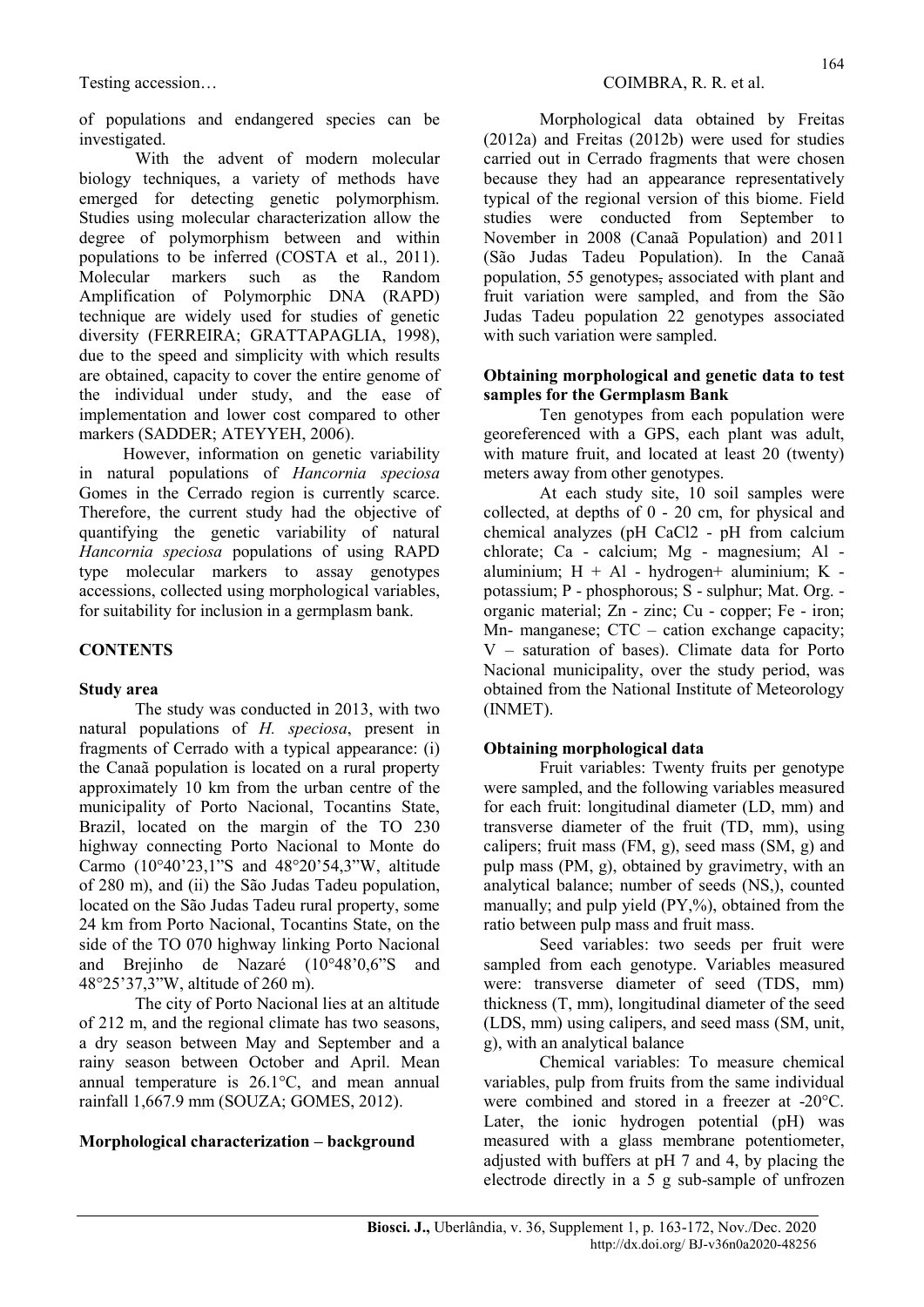pulp, filtered through gauze. Subsequently, a further 100 μl of obtained pulp extract was pipetted into the prism of a portable refractometer, obtaining a direct reading of the total soluble solids contents (°Brix) at an ambient temperature of 20°C.

# Obtaining molecular data

Young leaves were obtained from the ten genotypes sampled in each population, placed in paper bags and stored on ice until arrival at the laboratory. Here they were frozen in a freezer at -20 ° C until extraction.

For the extraction of total genomic DNA, we used the CTAB extraction method described by Murray and Thompsom (1980), with modifications as used by Moura et al. (2005) for extraction of mangaba DNA. DNA concentration of each sample was estimated by means of spectrophotometry and comparison with a sample of known concentration of λ phage DNA in  $0.8%$  agarose gel.

We used ten Random Amplified Polymorphic DNA primers developed by Operon Technologies, belonging to kits A, C and H, and identified by Moura et al. (2005) as polymorphic in mangaba plants. The primers were: A-08, A-09, C-04, C-08, H-02, H-09, H-10, H-15, H-18 and H-19, all were oligonucleotides, with 10 bases of arbitrary sequence. DNA samples were then amplified, each amplification reaction consisting of 25 μl that contained: 5 ng DNA; 50 mM KCl, 10 mM Tris-HCl pH 8.3; 1.75 mM MgCl; 0.2 mM dNTPs; 30 ng of primers and 1.5 units of Taq polymerase. Samples were subjected to 48 cycles of amplification after initial denaturation at 92° C for four minutes. Each cycle consisted of one minute at 92° C, one minute and 30 seconds at 37° C, and one minute and 30 seconds at 72° C. A final extension of 5 minutes at 72ºC occurred at the end of the 48 cycles.

To check for polymorphisms, fragments generated by amplification were separated by 1.4% horizontal agarose gel electrophoresis at a concentration of 1% in TBE buffer (90 mM Trisborate and 2 mM EDTA). Gels were stained with ethidium bromide, observed under UV light and photographed. When interpretating the gels, each individual was genotyped according to the presence or absence of bands for the analyzed primers, selecting only the clearest and most wellspaced bands, so generating a matrix of binary data comprised of band presence (1) or absence (0).

# Data analysis

The physical-chemical analysis of soils from the areas of the native local populations were compared on the basis of the results of the by performing the Kruskal Wallis test, followed by a Dunn test set at 5% probability. The same procedure was used to compare morphological variables for fruits and seeds from the two populations. With the morphological data, descriptive statistics were also performed to characterize populations and quantify within- population phenotypic variability. The extent of phenotypic variability of individual plants in the two populations was analyzed with Principal Component Analysis (PCA), and a figure generated from the first three main components.

A similarity matrix (Sij) was constructed using binary data derived from the Jaccard method. The respective genetic distances were calculated by calculating the Jaccard index  $(Dii = 1 - Sii)$ . Evaluation of variation between the two populations, was made via a dendrogram constructed using a UPGMA clustering criterion.

 Data from the National Meteorology Institute (INMET) showed that, during the study period the minimum and maximum temperature between July and November 2013 in the municipality of Porto Nacional were 20.8° C and 38.0° C, respectively, and average temperature of 28.5 ° C. Average precipitation was around 608.00 mm.

The soil of both areas where study populations occurred naturally were classified as sandy clay (Table 1), based on sample classifications using the texture triangle of Nascimento et al. (2003). Soils of the two areas were nutrient-poor, acidic and with high concentrations of aluminum. However, soil from the Canaã population area had higher cation exchange capacity (CTC), higher organic matter content, greater acidity and aluminum content, as well as higher concentrations of potassium, zinc and copper when compared those from the São Judas Tadeu population area (Table 1). In contrast, soil from the São Judas Tadeu area had higher concentrations of iron, manganese and greater base saturation.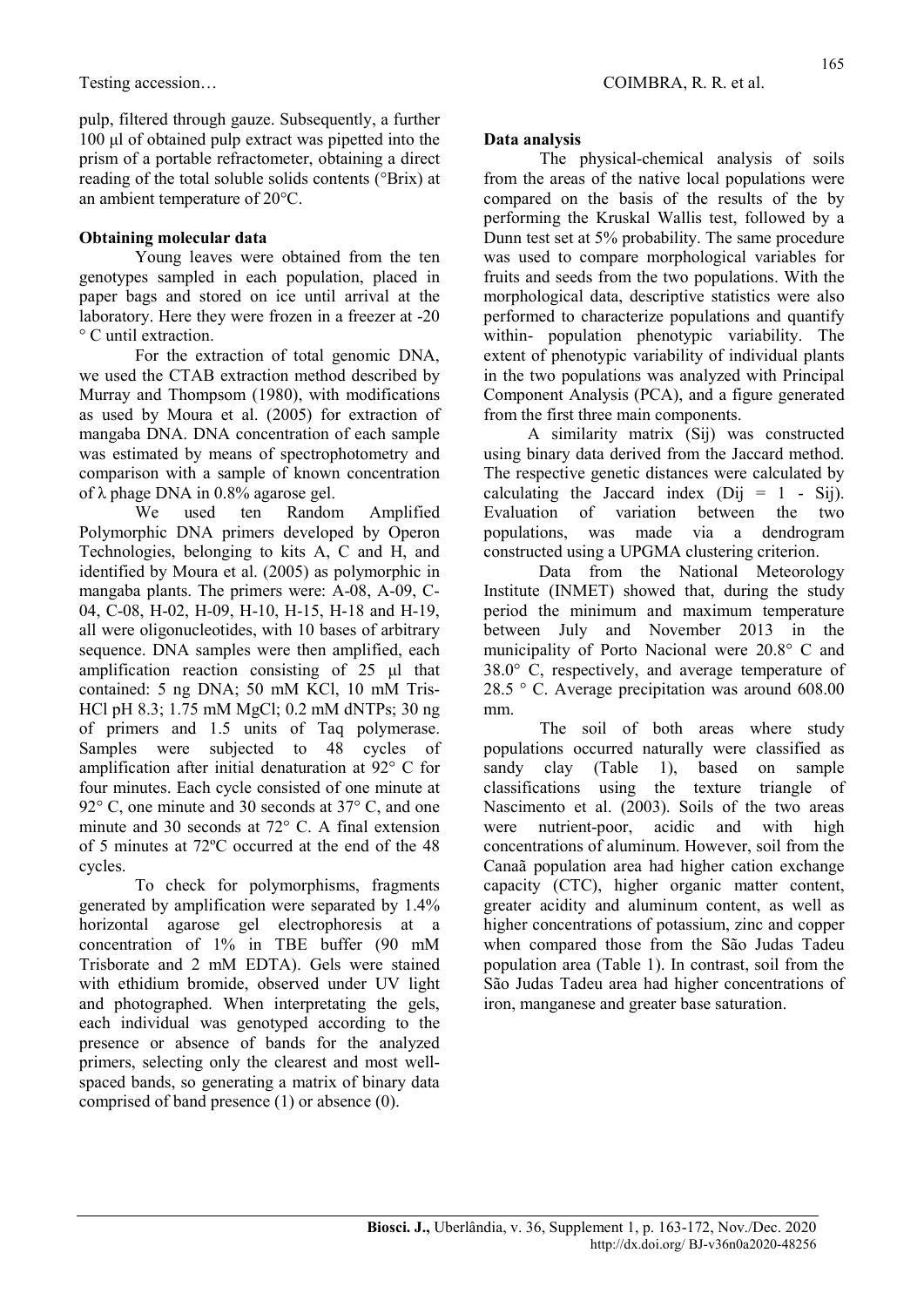| Table 1. Granulometric and chemical analysis of soils from the two study areas (Canaã and São Judas Tadeu |  |  |  |
|-----------------------------------------------------------------------------------------------------------|--|--|--|
| populations), Porto Nacional, Tocantins State, Brazil.                                                    |  |  |  |

| Components             | Populations       |                    |
|------------------------|-------------------|--------------------|
|                        | Canaã             | São Judas Tadeu    |
| Granulometric analysis |                   |                    |
| Clay $(\% )$           | 32.00a            | 16.70 b            |
| Silt $(\%)$            | 16.00a            | 10.80 <sub>b</sub> |
| Sand $(\% )$           | 52.00 b           | 72.50a             |
| Chemical analysis      |                   |                    |
| pH (CaCl2)             | 3.94 <sub>b</sub> | 4.14a              |
| $Ca$ (meq/100ml)       | 0.18a             | 0.23a              |
| $Mg$ (meq/100ml)       | 0.14a             | 0.15a              |
| Al (meq/100ml)         | 1.05a             | 0.54 <sub>b</sub>  |
| $H + Al$ (meq/100ml)   | 12.21a            | 4.40 <sub>b</sub>  |
| K (meq/100ml)          | 0.15a             | 0.10 <sub>b</sub>  |
| P(mg/dm3)              | 2.49a             | 2.69a              |
| $S$ (mg/dm3)           | 1.78a             | 1.99a              |
| Mat. Org. $(\%)$       | 2.13a             | 0.65 b             |
| $Zn$ (mg/dm3)          | 0.39a             | 0.12 <sub>b</sub>  |
| $Cu$ (mg/dm3)          | 0.59a             | 0.36 <sub>b</sub>  |
| Fe $(mg/dm3)$          | 46.70 b           | 80.60a             |
| $Mn$ (mg/dm3)          | 3.70 <sub>b</sub> | 32.40 a            |
| <b>CTC</b>             | 12.68a            | 4.87 b             |
| $V(\%)$                | 3.75 <sub>b</sub> | 9.76a              |

pH CaCl2 - pH from calcium chlorate; Ca - calcium; Mg - magnesium; Al - aluminium; H + Al - hydrogen+ aluminium; K - potassium; P - phosphorous; S - sulphur; Mat. Org. - organic material; Zn - zinc; Cu - copper; Fe - iron; Mn- manganese; CTC – cation exchange capacity; V – saturation of bases.\*Values on the same line followed by the same letter did not differ when tested with Kruskal-Wallis, followed by a Dunn Test at 5% probability.

According to Ferreira and Marinho (2007), H. speciosa is tolerant of low soil fertility, and develops well in those with low organic matter content and low nutrient availability. The plant is also drought tolerant, a result of an extensive root system that invests a large volume of soil, absorbing water and nutrients deep within the soil profile.

Within each population between-plant variation was greatest for the variables seed mass, seed number, fruit mass and pulp mass (Table 2).

Table 2. Range, mean, standard deviation and coefficient of variation for fruit characteristics from 55 genotypes from two natural mangabeira populations. Porto Nacional, Tocantins State, Brazil.

| genotypes from two natural mangabella populations. Forto ivacional, Tocantins State, Brazil. |            |                   |                   |      |       |           |            |                   |      |           |       |      |
|----------------------------------------------------------------------------------------------|------------|-------------------|-------------------|------|-------|-----------|------------|-------------------|------|-----------|-------|------|
|                                                                                              | <b>FLD</b> | <b>FTD</b>        | <b>FM</b>         | SM   | PM    | <b>SN</b> | <b>STD</b> | <b>SLD</b>        | ST   | <b>PR</b> |       |      |
| Genotypes                                                                                    | (mm)       | (mm)              | (g)               | (g)  | (g)   | (und.)    | (mm)       | (mm)              | mm)  | (%)       | °BRIX | pH   |
| Population Canaã                                                                             |            |                   |                   |      |       |           |            |                   |      |           |       |      |
| 1                                                                                            | 32.30      | 33.31 23.01       |                   | 3.85 | 17.91 | 8.70      | 9.54       | 11.98             | 3.34 | 79.11     | 15.50 | 3.62 |
| 2                                                                                            | 32.90      | 33.95 22.83       |                   | 4.74 | 17.11 | 14.30     | 9.05       | 11.08             | 3.03 | 75.30     | 13.00 | 3.74 |
| 3                                                                                            |            |                   | 33.97 24.98 11.54 | 2.20 | 8.78  | 6.20      | 8.91       | 11.19             | 3.53 | 76.01     | 11.00 | 3.45 |
| $\overline{4}$                                                                               |            | 39.84 35.13 32.21 |                   | 4.43 | 26.85 | 9.70      | 9.46       | 12.78             | 3.30 | 84.03     | 15.00 | 3.15 |
| 5                                                                                            |            | 36.22 35.47 27.89 |                   | 8.21 | 18.61 | 19.10     | 9.61       | 11.71             | 3.13 | 67.30     | 13.00 | 3.68 |
| 6                                                                                            | 34.79      | 33.33 25.55       |                   | 5.10 | 19.22 | 16.30     | 8.58       | 10.39             | 3.34 | 75.63     | 13.00 | 3.47 |
| 7                                                                                            |            | 35.73 36.05 27.19 |                   | 7.12 | 18.68 | 18.30     | 8.97       | 12.01             | 3.52 | 68.99     | 12.00 | 3.74 |
| 8                                                                                            |            | 36.02 36.72 29.41 |                   | 2.41 | 25.81 | 7.40      | 8.64       | 10.89             | 2.85 | 87.58     | 15.00 | 3.48 |
| 9                                                                                            |            | 36.57 37.30 33.03 |                   | 6.60 | 25.01 | 19.20     | 8.63       | 11.06             | 3.53 | 75.61     | 15.50 | 3.76 |
| 10                                                                                           | 33.97      | 32.81 22.10       |                   | 5.84 | 14.72 | 16.90     | 8.46       | 10.93             | 3.30 | 67.44     | 16.00 | 3.23 |
| Mini                                                                                         |            | 32.30 24.98 11.54 |                   | 2.20 | 8.78  | 6.20      | 8.46       | 10.39             | 2.85 | 67.30     | 11.00 | 3.15 |
| Max                                                                                          |            | 39.84 37.30 33.03 |                   | 8.21 | 26.85 | 19.20     | 9.61       | 12.78             | 3.53 | 87.58     | 16.00 | 3.76 |
| Mean                                                                                         |            | 35.2a 33.9a 25.5a |                   | 5.0a | 19.3a | 13.6a     | 9.0a       | 11.4 <sub>b</sub> | 3.3a | 75.7b     | 13.9b | 3.5a |
| CV(%)                                                                                        | 6.15       | 10.3              | 24.3              | 38.7 | 28.5  | 37.5      | 4.7        | 6.2               | 6.9  | 8.9       | 12.3  | 6.1  |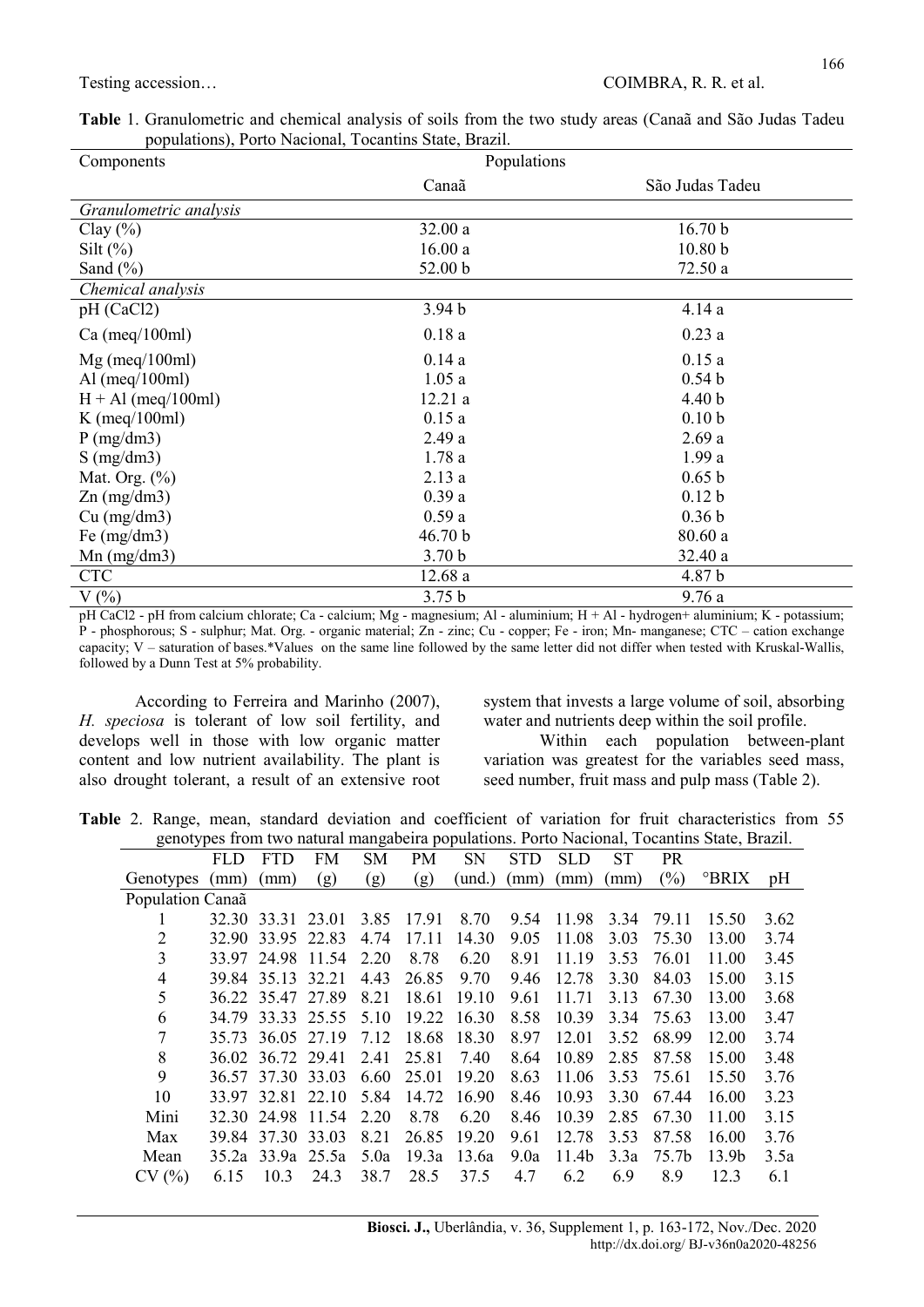| Population São Judas Tadeu |  |                   |                              |      |             |       |      |                 |      |            |       |      |
|----------------------------|--|-------------------|------------------------------|------|-------------|-------|------|-----------------|------|------------|-------|------|
|                            |  |                   | 37.38 39.34 37.50            | 3.44 | 32.87       | 8.00  |      | 8.76 11.26 3.24 |      | 88.16      | 16.00 | 3.07 |
| 2                          |  | 32.74 34.70 27.85 |                              | 3.03 | 23.57       | 11.10 | 7.38 | 9.86            | 2.90 | 85.39      | 18.70 | 3.16 |
| 3                          |  | 35.62 31.95 24.80 |                              | 3.15 | 19.66       | 7.10  | 8.47 | 11.23           | 3.31 | 80.69      | 15.50 | 3.51 |
| 4                          |  | 34.91 34.36 27.00 |                              | 3.84 | 22.05 12.80 |       | 8.37 | 10.34           | 2.70 | 82.18      | 16.00 | 3.26 |
| 5                          |  |                   | 41.32 39.76 41.55 7.15       |      | 31.75       | 16.40 | 8.79 | 12.04           | 3.21 | 77.18      | 16.00 | 3.32 |
| 6                          |  | 33.17 33.88 24.18 |                              | 2.19 | 20.67       | 7.70  | 8.31 | 10.39           | 3.00 | 86.12      | 16.50 | 3.40 |
|                            |  | 27.53 28.21 15.30 |                              | 1.47 | 12.55       | 5.00  | 8.17 | 10.21           | 2.74 | 82.07      | 18.00 | 3.18 |
| 8                          |  |                   | 35.99 32.48 23.96 2.34 20.26 |      |             | 6.90  | 8.25 | 10.52           |      | 3.35 84.58 | 17.00 | 3.30 |
| 9                          |  | 42.25 41.03 45.49 |                              | 6.76 | 36.73       | 17.60 | 8.38 | 10.51           | 3.42 | 81.02      | 19.00 | 3.77 |
| 10                         |  | 38.88 38.00 37.13 |                              | 5.79 | 28.18       | 16.10 | 9.40 | 10.58           |      | 3.25 75.60 | 19.00 | 3.40 |
| Mini                       |  | 27.53 28.21 15.30 |                              | 1.47 | 12.55       | 5.00  | 7.38 | 9.86            | 2.70 | 75.60      | 15.50 | 3.07 |
| Max                        |  | 42.25 41.03 45.49 |                              | 7.15 | 36.73       | 17.60 | 9.40 | 12.04           | 3.42 | 88.16      | 19.00 | 3.77 |
| Mean                       |  | 36.9a 35.4a 30.5a |                              | 3.9a | 24.8a       | 10.9a | 8.4a | 10.7a           | 3.1a | 82.3a      | 17.2a | 3.3a |
| CV(%)                      |  | 11.5              | 31.0                         | 50.5 | 29.7        | 42.2  | 6.1  | 5.9             | 8.3  | 4.8        | 8.0   | 6.0  |

FLD – fruit longitudinal diameter, FTD - fruit transverse diameter, FM - fruit mass, SM - seed mass, PM - pulp mass, SN - seed number, STD- seed transverse diameter, DLS – seed longitudinal diameter, ST – seed thickness, PR - pulp ratio. \* Values followed by the same letter in the same column did not differ by Kruskal-Wallis, following a Dunn Test a 5% probability. CV: coefficient of variation. Mini: Minimum.

The studied populations differed significantly in pulp yield  $(p = 0.02)$  and total soluble solids content ( $\degree$  Brix, p = 0.0004) in the Canaã population (Table 2).

Mean fruit mass for the Canaã population was 25.5 g, and 30.5 g for São Judas Tadeu. Average mangabeira fruit mass, reported by Gonçalves et al. (2013), was 23.01 g. Mean seed mass in the Canaã population was 5.0 g, and 3.9 g at São Judas. Gonçalves et al. (2013) reported an average seed mass of 6.33 g. According to Santos et al. (2009) variations in fruit weight may be due to genetic variability or variations caused by the environmental characteristics at different geographic locations.

For the Canaã population mean pulp mass was 19.3 g, and 24.8 g in the São Judas Tadeu population. Ganga et al. (2010) reported a mean of 12.28 g for this variable, much lower than the values reported here. Pulp mass is one of the most important physical attributes for economic exploitation, especially for fruit processing (NASCIMENTO et al., 2014). Genotype 4 from the Canaã population and genotype 19 from São Judas Tadeu had notably high values for this character.

Average seed numbers per fruit were 13.6 for the Canaã population and 10.9 for São Judas Tadeu. Variation in seed number has considerable ecological importance, since high seed productivity can be a positive factor for individual reproduction (VIEIRA NETO, 2002; GONÇALVES et al., 2013) and facilitate species propagation. However, studies also show a tendency for fruits with higher number of seeds to have a lower pulp yield (FREITAS et al., 2012b).

Average pulp ratio was 75.7% for the Canaã population, and 82.3% for São Judas Tadeu. According to Chitarra and Chitarra (2005), pulp ratio is a very important quality-assessment parameter for agro-industry, when considering concentrates, purees, mass-produced sweets, fruit juices, etc. Fruits with a ratio yield above 50% are considered suitable for commercialization (LIMA et al., 2002).

Total soluble solids content is one of the most important characteristic of any commercializable fruit, because it is responsible for the taste of the pulp. The Canaã population had an average of 13.9 per fruit, while the value for São Judas Tadeu was 17.2. Santos et al. (2012), in a study carried out with mangaba in the wild, found a mean total soluble solids content of 14.83, a result higher than that recorded for the Canaã population, but lower than that from São Judas Tadeu. It may be noted that, while the soil at Canaã is slightly more fertile than that at São Judas, this was not reflected in larger fruits with higher pulp yields and Brix values. This maybe because the species is not very demanding of nutrients, developing well in low fertility soils (FERREIRA; MARINHO, 2007).

For the PCA, the first three components explained 82.2% of the total variation. Figure 2 allows a simultaneous graphic appreciation of the extent of phenotypic variability present in the two sample populations, and shows the presence of two distinct clusters, one formed by Canaã population samples and the other by those from São Judas Tadeu.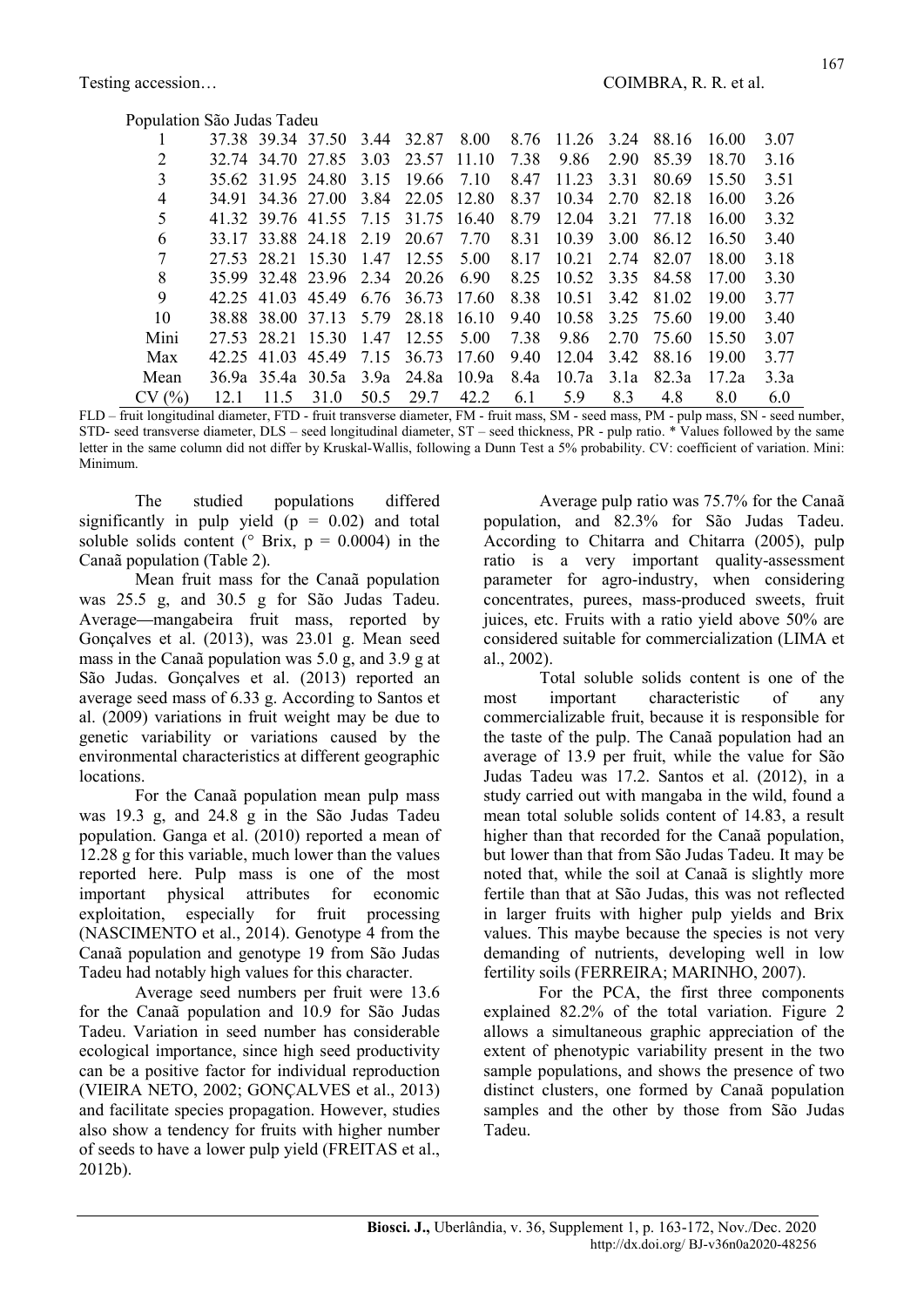

Figura 2. Scatter plot generated from the scores of the first three principle components, based on morphological characteristics of sampled individuals from the Canaã and São Judas Tadeu populations. Here, genotypes from 1 to 10 are from the Canaã population, while 11 to 20 are from the São Judas Tadeu population.

In the first principle component, the variables contributing most to between-genotype discrimination were seed mass, fruit longitudinal diameter, fruit transversal diameter and fruit mass, in the second component being Brix, pulp ratio and pulp mass and the third component being transverse and longitudinal diameter of seeds.

Figure 2 also shows the greater phenotypic variability present in the São Judas Tadeu population, than in the Canaã population. Even so, there was considerable morphological similarity between individuals 19 and 20 of the São Judas Tadeu population, including longitudinal seed diameter (10.51 mm and 10.58 mm), seed thickness (3.42 mm and 3.25mm), Brix (19.00 and 19.00) and pulp pH (3.77 and 3.40). These two individuals also showed the highest Brix values in the São Judas Tadeu population sample. In this population, individuals 14, 16 and 18 were also very similar, all showing values close to the population mean for such variables as pulp mass, transverse and longitudinal seed diameter, Brix°, and fruit pH. The Canaã population showed two similarity subgroups, one composed individuals 2, 3, 6 and  $10 -$  all of which had values close to the population mean for transverse and longitudinal seed diameter, seed thickness and  $pH$  – and a second group, composed of genotypes 5 and 7, that were very similar to each other for all studied variables.

While individuals 1, 4 and 8 from the Canaã population were divergent compared to the rest of the population, they showed a great similarity to the general São Judas population phenotype. The morphological study found greatest overall phenotypic variability in the São Judas Tadeu population. According to Ganga et al. (2010), the extensive level of phenotypic variation found in Hancornia speciosa is of great importance in the development of effective conservation strategies, as well as for the domestication and cultivation of the species.

For molecular data analysis, of the ten primers tested, nine showed amplification. Of these, all had at least four polymorphic bands (Figure 3). Overall, the number ranged from four to fifteen bands per primer, with a mean of 7.9 bands.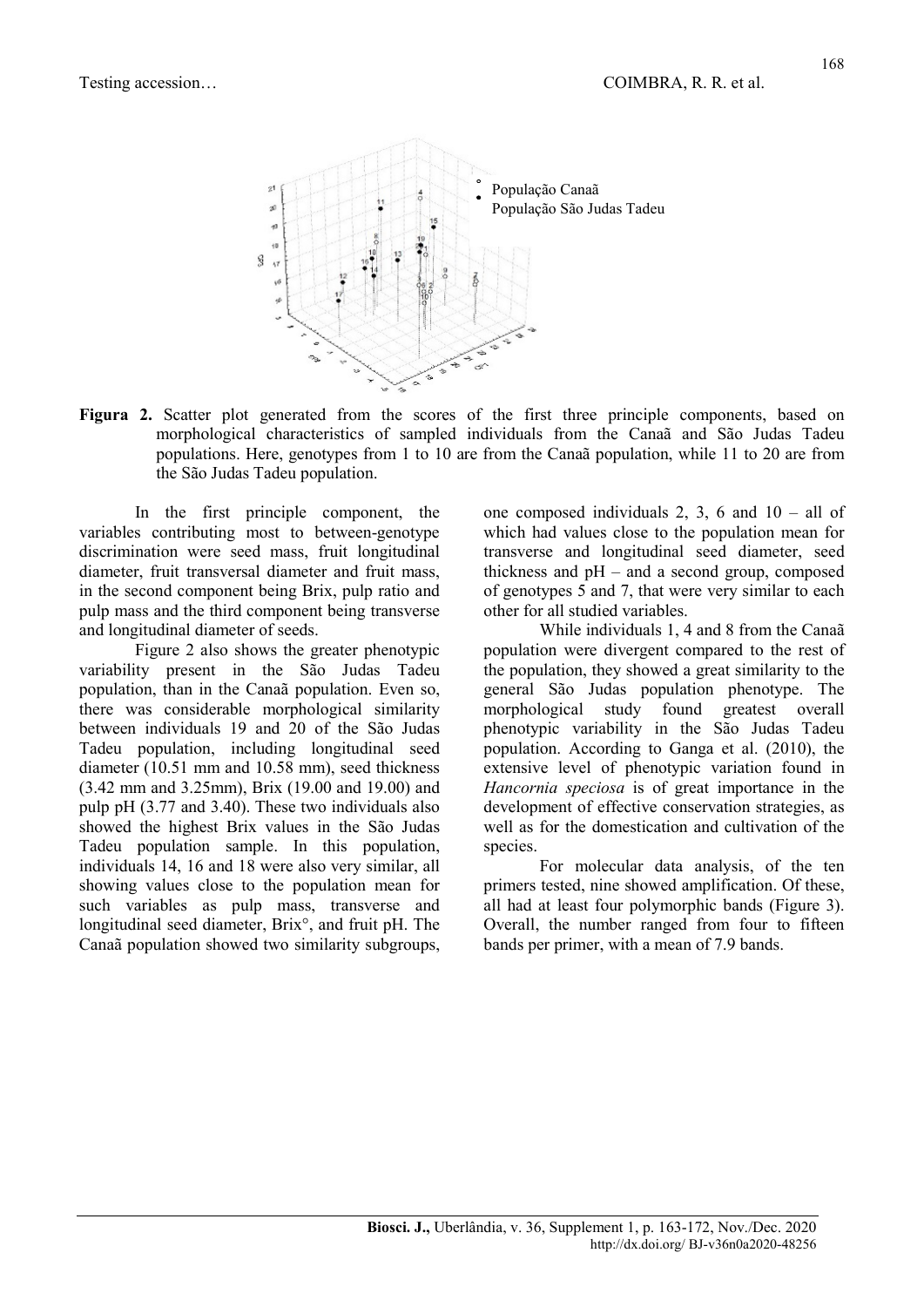

| Figure 3. An example of a RAPD gel, this one using the Operon H-15 primer on 10 genotypes from the Canaã |  |  |
|----------------------------------------------------------------------------------------------------------|--|--|
| population.                                                                                              |  |  |

The most polymorphic primers were C-04 and A-08, with 15 and 12 bands, respectively. In total 70 bands were generated by the nine primers, with fragments ranging from 750 to 3000 bp (Table 3). Of these, only two bands were monomorphic, so that the degree of polymorphism was 88.23%, indicating that there is considerable genetic variability within the studied populations.

|  | Table 3. Primer base sequences, total number of bands (TNB), number of polymorphic bands (NPB) and |  |  |  |  |  |
|--|----------------------------------------------------------------------------------------------------|--|--|--|--|--|
|  | percentage of polymorphism for each primer.                                                        |  |  |  |  |  |

| Primer | Sequence $5 - 3$  | <b>TNB</b> | <b>NPB</b> | Polymorphism<br>$(\%)$ |
|--------|-------------------|------------|------------|------------------------|
| $A-08$ | <b>TCGGACGTGA</b> | 12         | 11         | 91.67                  |
| $A-09$ | <b>GGGTAACGCC</b> | 8          | 8          | 100,0                  |
| $C-04$ | <b>CCGCATCTAG</b> | 15         | 15         | 100.0                  |
| $C-08$ | <b>TGGACCGGTG</b> | 8          | 8          | 100.0                  |
| $H-02$ | <b>GTGACGTAGG</b> |            |            | 100.0                  |
| $H-09$ | <b>TGTAGCTGGG</b> | 3          | 3          | 100.0                  |
| $H-15$ | AATGGCGCAG        | ć          | 4          | 80.0                   |
| $H-18$ | <b>GAATCGGCCA</b> | 4          | 4          | 100.0                  |
| $H-19$ | <b>CTGACCAGCC</b> | 8          | 8          | 100.0                  |
| Mean   |                   | 7.78       | 7.56       | 96.85                  |
| Total  |                   | 70         | 68         |                        |

Polymorphism levels were 83% in the São Judas Tadeu, and 76% for Canaã population. Given the results of UPGMA genotype grouping, and the Jaccard Index (Figure 4) as an index of dissimilarity, there is great variability both within and between the populations, especially when the small size of the current sample is considered.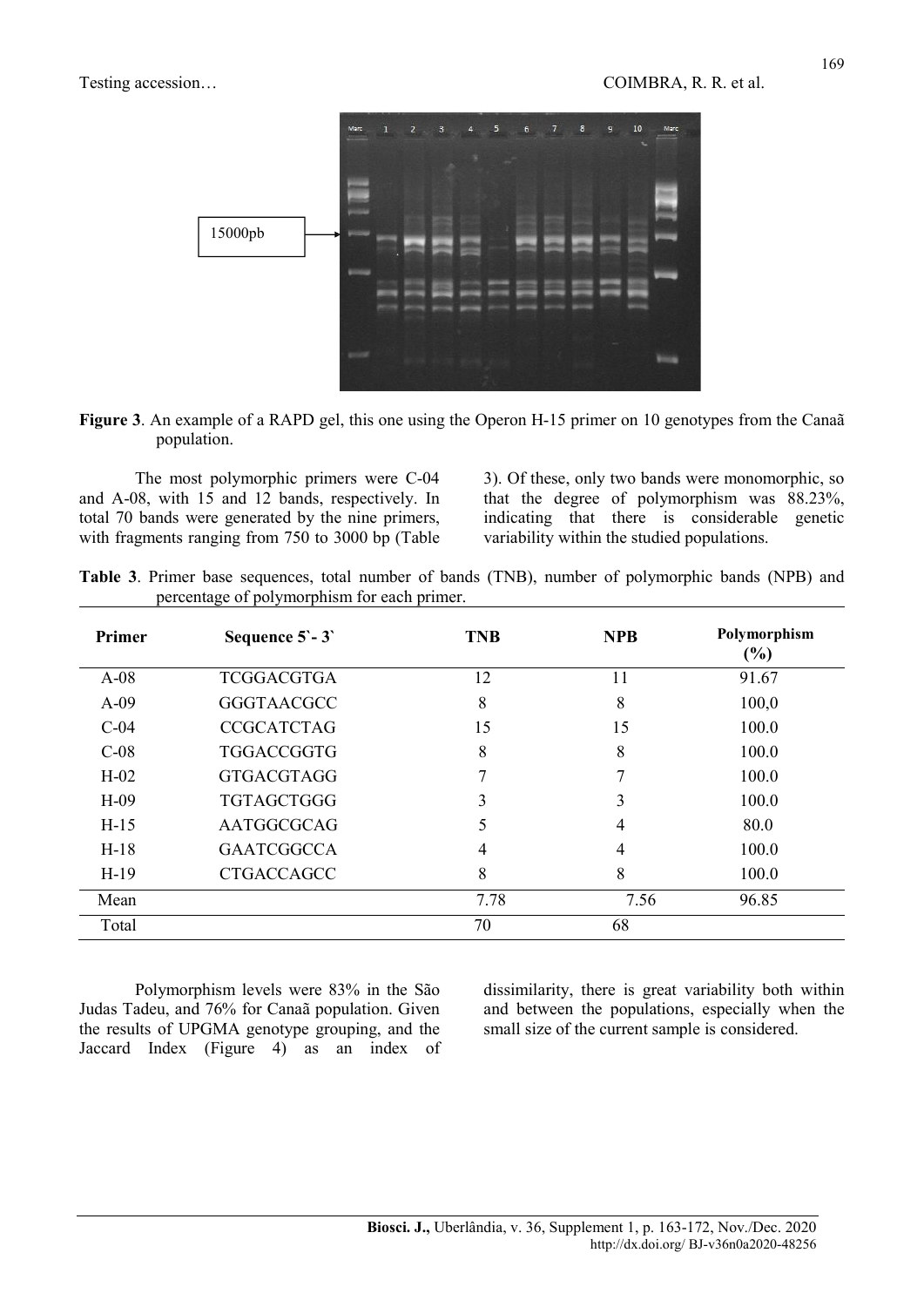

Figure 4. Molecular characterization dendrogram obtained with UPGMA and a Jaccard Index coefficient for 17 mangabeira genotypes from two natural populations in Porto Nacional, Tocantins, Brazil

In general, individual samples differed widely from each other and did not cluster. However, there is similarity between populations for this group of primers, since genotypes 13 and 16 from the São Judas Tadeu population are genetically closer to Canaan population genotypes. The same is true for genotypes 3 and 5 of the Canaã population, which are both very similar to each other and genetically closer to genotypes from São Judas Tadeu than others in the Canaã sample.

It is noticeable that the RAPD markers used effectively assayed genetic diversity of the studied mangabeira populations. Of the 17 genotypes sampled, only four show even moderate genetic similarity (3 and 5, 12 and 15).

The populations are genetically distinct, but the Canaã population showed greater genetic variability. This is in contrast to morphological analysis, where the São Judas Tadeu population was found to be more variable.

As a result of morphological and molecular analyzes, genotypes 1, 8, 4 and 9 from the Canaã population will be accessed into the germplasm bank as they are morphologically and genetically divergent, while genotype 5 and genotypes 6 and 10 will be accessed because of their high pulp yields and °Brix, and large fruit sizes in comparison to other samples from the sample population.

In the São Judas population, individuals 11 and 15 were morphologically divergent, and showed some degree of genetic similarity. Samples from these individuals have a similar °Brix, but 11 had the highest pulp ratio and therefore, will also be accessed into the collection. Genotypes 12 and 17 are very similar morphologically and genetically, but genotype 12 has greater fruit size, and higher pulp ratio and °Brix values, and will therefore be assessed into the collection. Individuals 14, 16 and 18 are similar morphologically, with below-average scores for many variables. Accordingly, only genotype 16 will be accessed, since it has the highest pulp ratio in this subgroup. Genotype 13 will not be sampled because it has below-average scores for nearly all variables, and also because it is genetically similar to already-sampled Canaã population genotypes. DNA analysis of the genotypes of individuals 18, 19 and 20 was not possible because the samples did not amplify. However, the genotypes of 19 and 20 will be sampled because they have higher °Brix and good pulp yields.

RESUMO: O presente trabalho teve como objetivo mensurar a variabilidade genética de populações naturais de Hancornia speciosa utilizando marcadores moleculares do tipo RAPD para validar a amostragem de genótipos, realizada por meio de variáveis morfológicas, para a composição de um banco de germoplasma. Foram avaliadas características morfológicas e químicas de frutos e sementes de mangaba, utilizando-se estatística descritiva e análise de componentes principais. As análises de agrupamento foram feitas utilizando índice de similaridade de Jaccard, através do método hierárquico aglomerativo UPGMA. Foi observada grande variabilidade fenotípica nas duas populações estudas, porém, essa variabilidade foi maior na população São Judas, onde as variáveis: rendimento de polpa e teor de sólidos solúveis foram maiores que os encontrados na população Canaã. Observou-se uma elevada variabilidade genética nas duas populações estudadas e que existe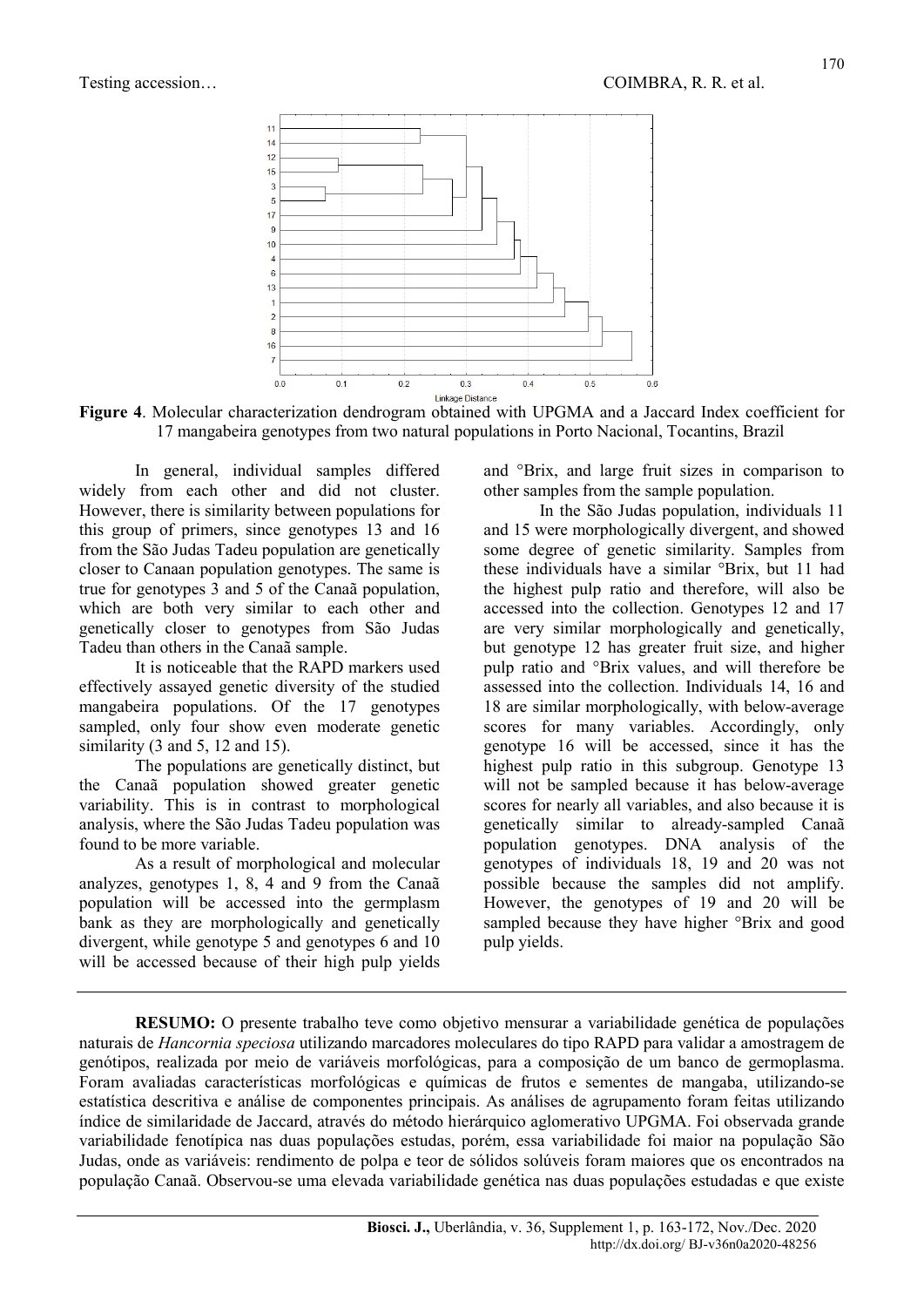variabilidade morfológica e genética entre e dentro das populações. As duas populações diferem principalmente em relação ao rendimento de polpa e teor de sólidos solúveis totais (°Brix). Os nove iniciadores que amplificaram geraram 70 bandas, destas, 68 foram polimórficas, onde os primers A-08 e C-04 foram os que geraram maior número de bandas polimórficas. Portanto, os marcadores RAPD utilizados foram eficientes no presente estudo e para comporem o Banco Ativo de Germoplasma de Mangaba da Universidade Federal do Tocantins foram amostrados sete genótipos da população Canaã e cinco da população São Judas Tadeu.

PALAVRAS-CHAVE: Hancornia speciosa. Mangaba. Recursos Genéticos. Variabilidade Genética.

#### **REFERENCES**

CHITARRA, M. I. F.; CHITARRA, A. B. Pós-colheita de frutos e hortaliças: Fisiologia e manuseio. Lavras: ESAL/FAEPE. 320p. 2005.

COSTA, T. S.; SILVA, A. V. C.; LÉDO, A. S.; SANTOS, A. R. F.; SILVA JÚNIOR, J. F. Diversidade genética de acessos do Banco de Germoplasma de mangaba em Sergipe. Pesquisa Agropecuária Brasileira. Brasília v.46, n.5, p.499-508, 2011. https://doi.org/10.1590/S0100-204X2011000500007

DA SILVA JÚNIOR, J.F.; MUNIZ, A.V.C. DA S.; LÉDO, A. DA S.; MAIA, M.C.C.; CARVALHARES, M.A.; SILVA, S.M. DA C.; DULLOO, E.; ALERCIA, A. Descriptors for Mangaba (Hancornia speciosa Gomes). Bioversity International, Rome, Italy and Brazilian Agriculture Research Corporation. Embrapa Tabuleiros Costeiros, Aracaju, SE, Brazil. 2018.

FERREIRA, M.E.; GRATTAPAGLIA, D. Introdução ao uso de marcadores moleculares em análise genética. Brasília: EMBRAPA-CENARGEN. 220p. 1998.

FERREIRA, E.G; MARINHO, S.J.O. Produção de frutos de mangabeira para consumo in natura e industrialização. Tecnologia & Ciência Agropecuária, v.1, p. 9-14, 2007.

FREITAS, M.K.C.; COIMBRA, R. R.; AGUIAR, G.B.; AGUIAR, C.B.N.; CHAGAS, D.B.; FERREIRA, W.M.; OLIVEIRA, R. J. Phenotypic variability and morphologic characterization of a natural population of Hancornia speciosa Gomes. Bioscience Journal. 28. 833-841. 2012a.

FREITAS, A. C. de. Mangaba (Hancornia speciosa Gomes): Localização de populações nativas no cerrado amapaense e caracterização morfológica das progênies do banco ativo de germoplasma. 72f. Dissertação (Mestrado em Meio Ambiente, Cultura e Desenvolvimento Regional). Universidade Federal do Amapá, Macapá. 2012b.

GANGA, R. M. D.; FERREIRA, G. A.; CHAVES, L. J.; NAVES, R. V.; NASCIMENTO, J. L. DO. Caracterização de frutos e árvores de populações naturais de Hancornia speciosa Gomes do Cerrado. Revista **Brasileira de Fruticultura.** v.32, p.101-113. 2010. https://doi.org/10.1590/S0100-29452010005000019

GONÇALVES, L.G.V.; ANDRADE, F.R.; MARIMON JUNIO; SCHOSSLER, B.H.T.R.; LENZA, E.; e MARIMON, B.S. Biometria de frutos e sementes de mangaba (H. speciosa Gomes) em vegetação natural na região leste de Mato Grosso, Brasil. Revista de Ciências Agrárias. v. 36, n. 1, p. 31-40. 2013.

KLINK, C. A.; MACHADO, R. B. Conservation of the Brazilian Cerrado. Conservation Biology. v. 19, p. 707-13. 2005. https://doi.org/10.1111/j.1523-1739.2005.00702.x

LIMA, E. D. P. DE A.; LIMA, C. A. DE. A.; ALDRIGUE, M. L.; GONDIM, P. J. S. Caracterização física e química dos frutos da umbu-cajazeira (Spondias spp.) em cinco estádios de maturação da polpa congelada e néctar. Revista Brasileira de Fruticultura. v.24, p.338-343. 2002. https://doi.org/10.1590/S0100- 29452002000200013